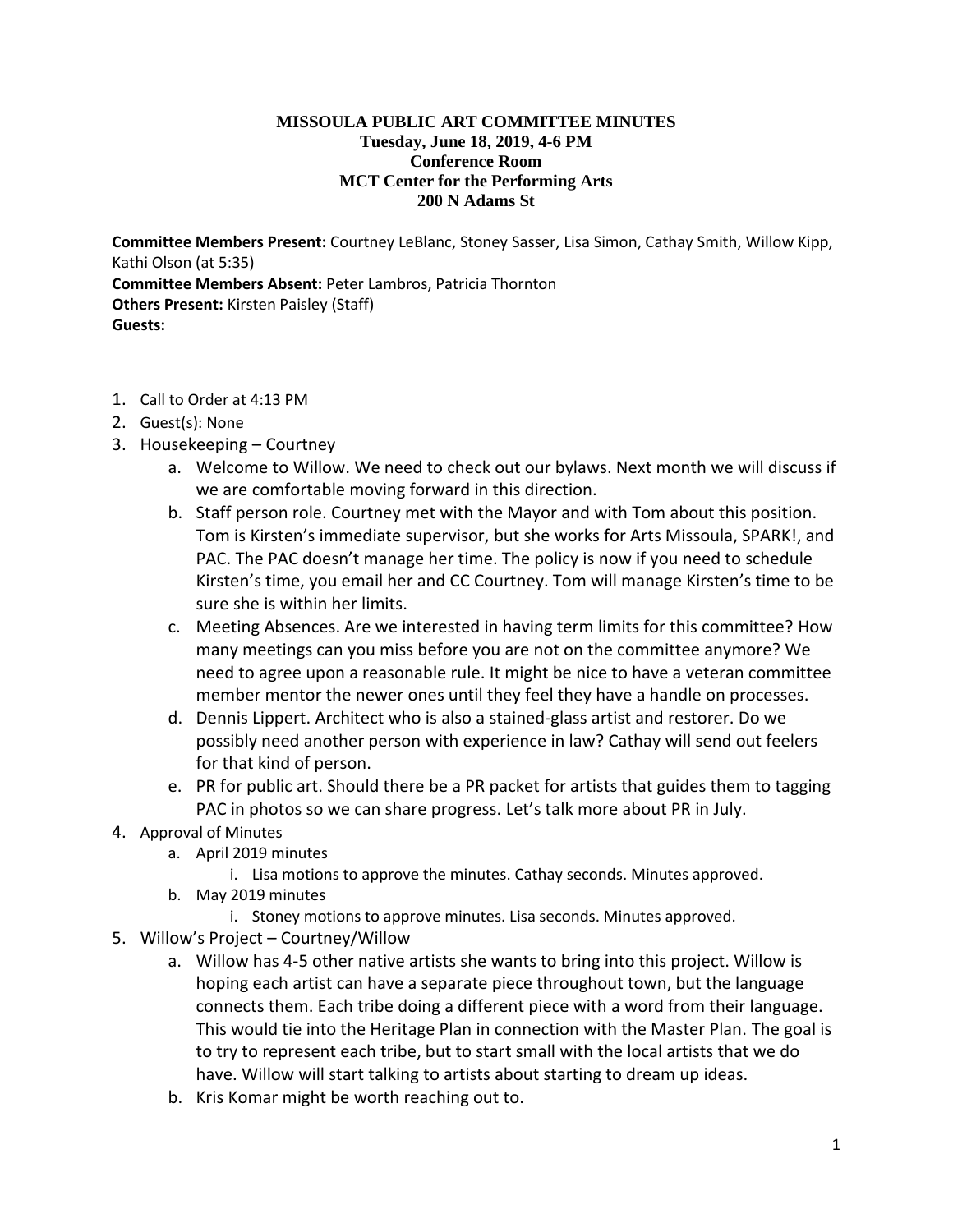- c. We need to figure out budget for this project.
- d. Could this tie into the "Welcome to Missoula" board?
- 6. Committee \$3,000 and \$20,000 ideas
	- a. Cathay 1: a legal project requiring any surface over a certain size to devote space to public art.
	- b. Cathay 2: a couple "Welcome to Missoula" pieces recognizing where we are.
	- c. Lisa 1: Missoula's Beastiary. How can we effect the most people, and really make art accessible? Having a cut-out where people can stand behind for a photo op. It would be on wheels and can be moved to different locations. This could come out at markets, events, sits in the Mayor's office a while. At the bottom it would say City of Missoula Public Art Committee with some hashtags. ZOULABEAST, OCTAVIUS BELCHIMOUS… We could coordinate with other organizations as PR for both organizations. Could also get on board with tourist destinations. We could hand over maintenance to that organization. Online you can adopt a beast, sponsor a beast… etc.
	- d. Lisa 2: Would also like to see "Welcome to Missoula" signage. From different eras might be fun. We could regularly fund signs for entrances/exits of Missoula.
	- e. Lisa 3: We need to put City of Missoula Public Art on the TSB's. Stoney has concerns about the TSB art being branded by the Public Art Committee. We need to do this thoughtfully.
	- f. Stoney 1: Large scale murals are of interest right now. Stoney would like to see possibilities for younger, more inexperienced artists, able to apprentice for some of these larger-scale murals under experienced artists. She would also like to see a focus on native culture and artists.
	- g. Stoney 2: Continuing to support the performance-based art project. We could also bring in a community tagging wall. If we can provide a space and guidelines that would be great. We could maybe offer certain resources too; masks, stencils, etc.
	- h. Willow 1: \$3,000 project: she wanted to revisit the airport project. Doing an indigenous walkway for people visiting Missoula.
	- i. Willow 2: \$20,000 project: An Indigenous Art Market for the summer months. We have a great set up to do something like this. Santa Fe has a great Indigenous Art Market. Lisa: Destination Missoula has an art committee; they have been teasing the idea of a white tent event for a while. This idea would fold into this nicely. Screening artists would be necessary to be sure we don't get hobbyists.
	- j. Courtney 1: \$20,000 plan would be for an art walk incorporating all art forms. Different locations, wine walk too. At the end you could purchase art.
	- k. Courtney 2: \$3,000 plan would be to continue working with Flagship program and Parking Commission. Exposing more kids at a younger age to art in a more public way.

## 7. Yearly Goals

- a. Didn't do a ton of fundraising
- b. Haven't actively been seeking grants/funding.
- c. We need to up our PR. We need to extend outreach significantly before we try to do a Kickstarter campaign.
- d. Cultivating opportunities to involve more people will get more people excited to get involved. Need to work on relationships with the community to become more prevalent.
- e. Currently we only have 300 followers on Facebook. We could possibly put aside money to boost monthly posts.
- f. We have done well with projects for this year.